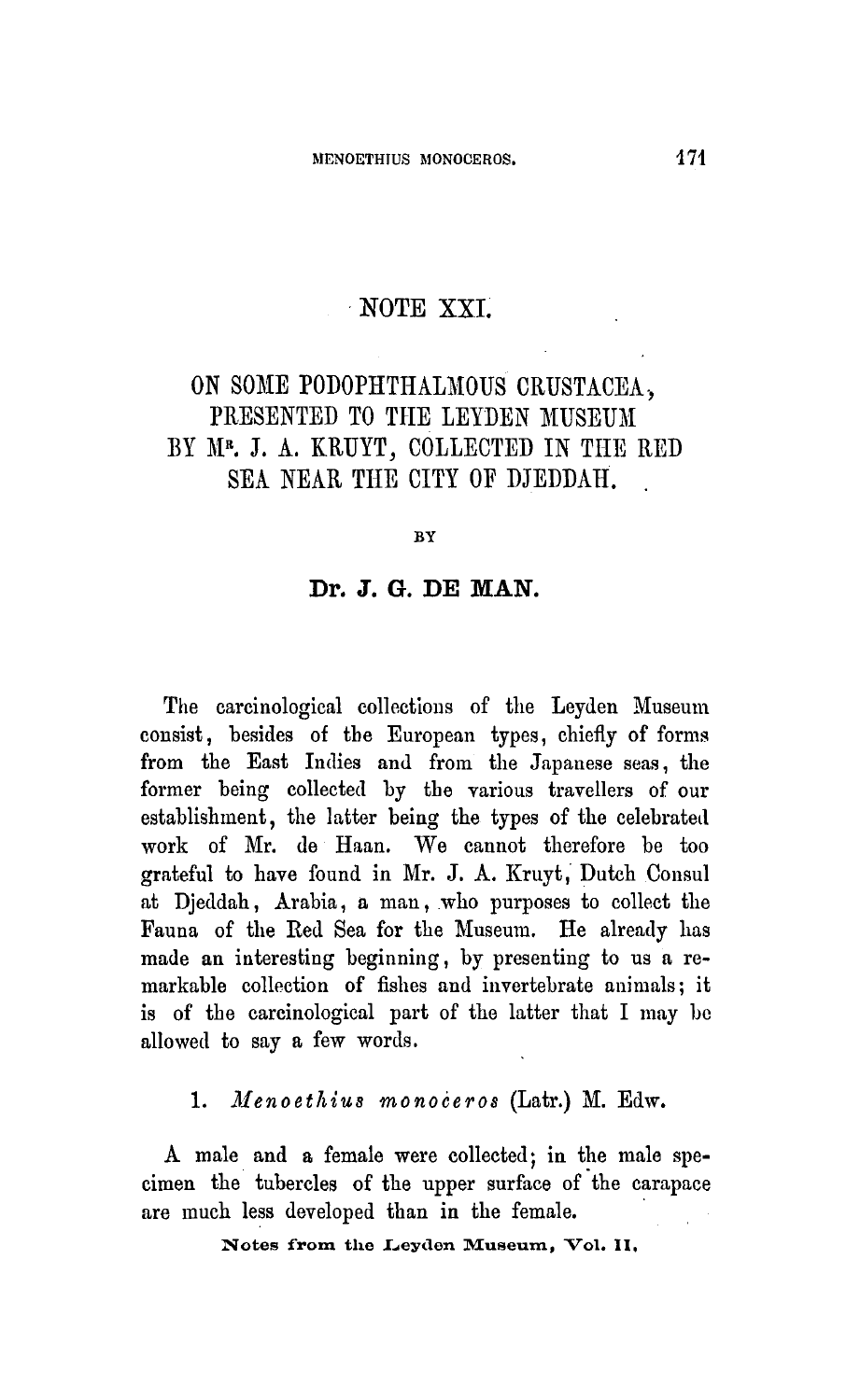## 172 ACTAEA RUFOPUNCTATA.

2. Actaea nodipes Heller.

Heller, Sitzungsber. Wiener Akad. Bd. 43, pag. 329., Alph. Milne Edwards, Nouv. Archiv. I, pag. 274.

A very fine female specimen was collected at Djeddah, entirely agreeing with the description, given by Heller. Breadth of carapace 19 mm., length 13 mm. The upper surface of the equally sized hands of the chelipedes are provided with tubercular granulated prominences, the outer and lower surfaces are ornamented with minute granules, placed partially in longitudinal rows.

## 3. Actaea rufopunctata M. Edw.

A female Actaea , provided with eggs, was in the collection, greatly resembling the above mentioned species; still I hesitate to call our specimen identical with it. Our specimen entirely agrees with the description and the figure of this species, given by Mr. Alph. Milne Edwards (Nouv. Arch. t. I, pag. 268), but it is not of the described size. In our specimen the carapace is only <sup>14</sup> mm. broad and  $9 \text{ mm}$ . long, while the adult Actaea rufopunctata has a size of 40 mm. The carapace is greatly enlarged, convex, and its surface is divided by very large and deep grooves anteriorly as well as posteriorly into a great number of regions; these grooves are covered with <sup>a</sup> dense pubescence, the upper surface of the carapace being covered with some scattered hairs. The several regions are covered with close granules. The front is very deflexed, somewhat emarginate in the middle, but for the rest little prominent. Protogastrical regions divided by <sup>a</sup> longitudinal groove into two regions; cardiacal region however scarcely provided with <sup>a</sup> trace of a longitudinal groove. The antero-lateral margin is divided by four incisions into five little prominent rounded lobes, the anterior of which is the little prominent outer angle of the orbit and flows almost together with the second lobe. The legs agree entirely with the quoted figure.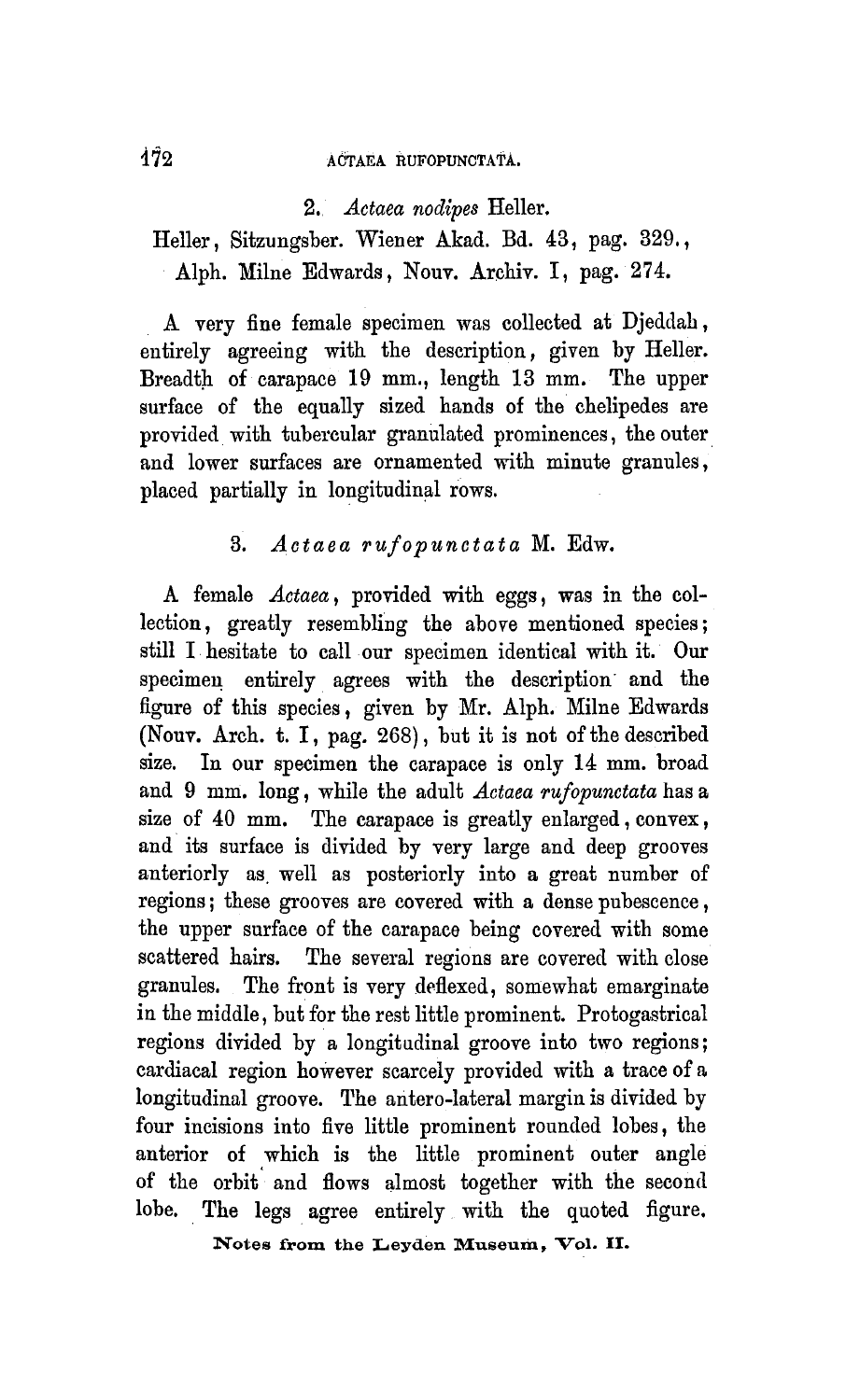Except by its smaller size our specimen thus wholly agrees with Actaea rufopunctata M. Edw.; it is of a beautiful purplish red colour, with white spots on the epigastrical regions, on the protogastrical regions and on the greater part of the posterior surface of the carapace; but the mesogastrical and cardiacal regions are again for the greater part of a purplish red.

I have found in the Museum still another Actaea from the Timor seas, which belongs most positively to our species and which differs from the Djeddah specimen only by the frontal lobes being a little emarginate at the outer side and by the longer hairs of the upper surface of the carapace. This species therefore appears to be <sup>a</sup> little variable.

#### 4. Actaea hirsutissima Rupp.

There is a fine female specimen in the collection, with the carapace 20 mm. broad and 13 mm. long.

#### 5. Etisus maculatus Heller.

Heller, 1. c. pag. 332.

There are five young specimens of this species in the collection; it appears to me however to be very probable that this species may be identical with Etisus laevimanus Randall, which is found on the East coast of Africa throughout the whole Indo-Pacific Region as far as Japan, near the Sandwich isles and New-Caledonia. Our five specimens agree at least entirely with specimens of  $E$ tisus, which I believe to belong to Etisus laevimanus Randall. (the description of which species being not in my hands) and which are labelled in the Museum as coming from Padang, Xulla-Bessy, Timor and Nossy-Faly.

The largest of our five Djeddah specimens, <sup>a</sup> female, has the carapace 22 mm. broad; the arms of the nearly equal anterior legs are but little prominent beyond the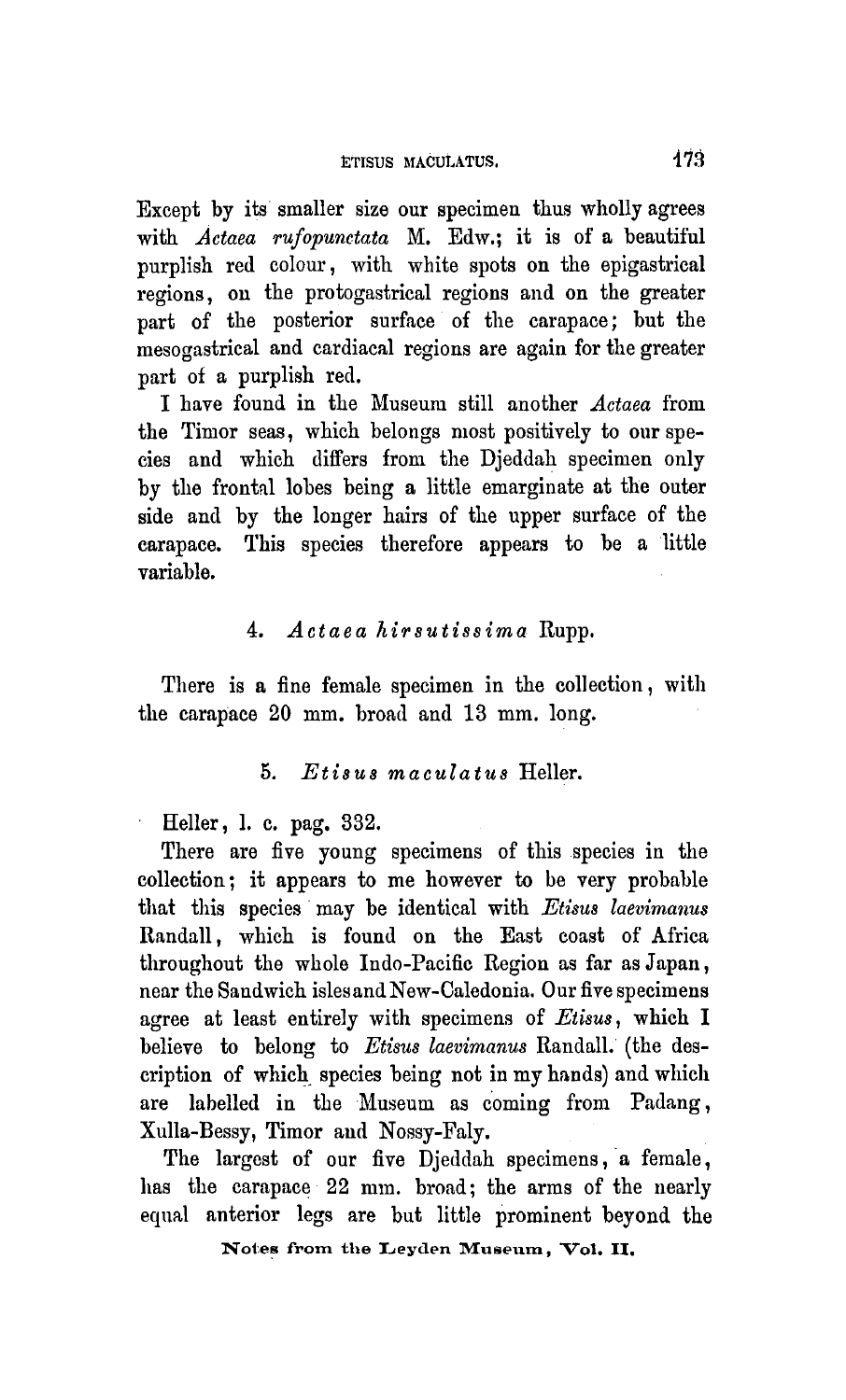carapace; this specimen is only ornamented with the large light spot, which covers the upper margin of the orhit as also <sup>a</sup> part of the upper surface of the carapace immediately behind the orbits and at their inner side. In another somewhat smaller specimen on the contrary the upper surface of the carapace is covered everywhere with numerous small spots, hut the three other, still younger specimens are unspotted again.

# 6. Chlorodius niger (Forsk.) Rupp.

Ruppell, Beschr. und Abbild. etc., pag. 20.

Eight, for the greater part young specimens have been collected. The breadth of the carapace of the largest specimen (9) is 20 mm. Mr. Alph. Milne Edwards has already shown this species to be very variable, which is also proved by specimens of the Leyden Museum. So in three specimens, collected by Wienecke in the Timor seas , the lateral teeth of the carapace are more rounded and tubercular, these teeth being much more acute in the Red Sea specimens; in the same manner the tubercles that are found behind the second and third tooth, are more prominent in the Djeddah, than in the Indian specimens.

The Museum contains also <sup>a</sup> young specimen from the Halmahera seas and <sup>a</sup> young sample from Java: the Java specimen was labelled Cancer, Xantho, denticulatus de Haan. This species, mentioned by Herklots (Symbolae carcinologicae, pag.  $10$ ), is therefore identical with *Chloro*dius niger Rupp. Mr. Hilgendorf (Baron von der Decken's Reise, pag. 74) also believes the Chlorodius depressus Heller to be identical with the species described by Mr. Ruppell , which I too think to be very probable.

## 7. Phymodius obscurus Lucas.

Alph. Milne Edwards, Nouv. Arch, du Mus. t. IX , pag. 220.

A single fine male Phymodius is in the collection, which I think identical with the above mentioned species, which

Notes from the Leyden Museum, Vol. II.

i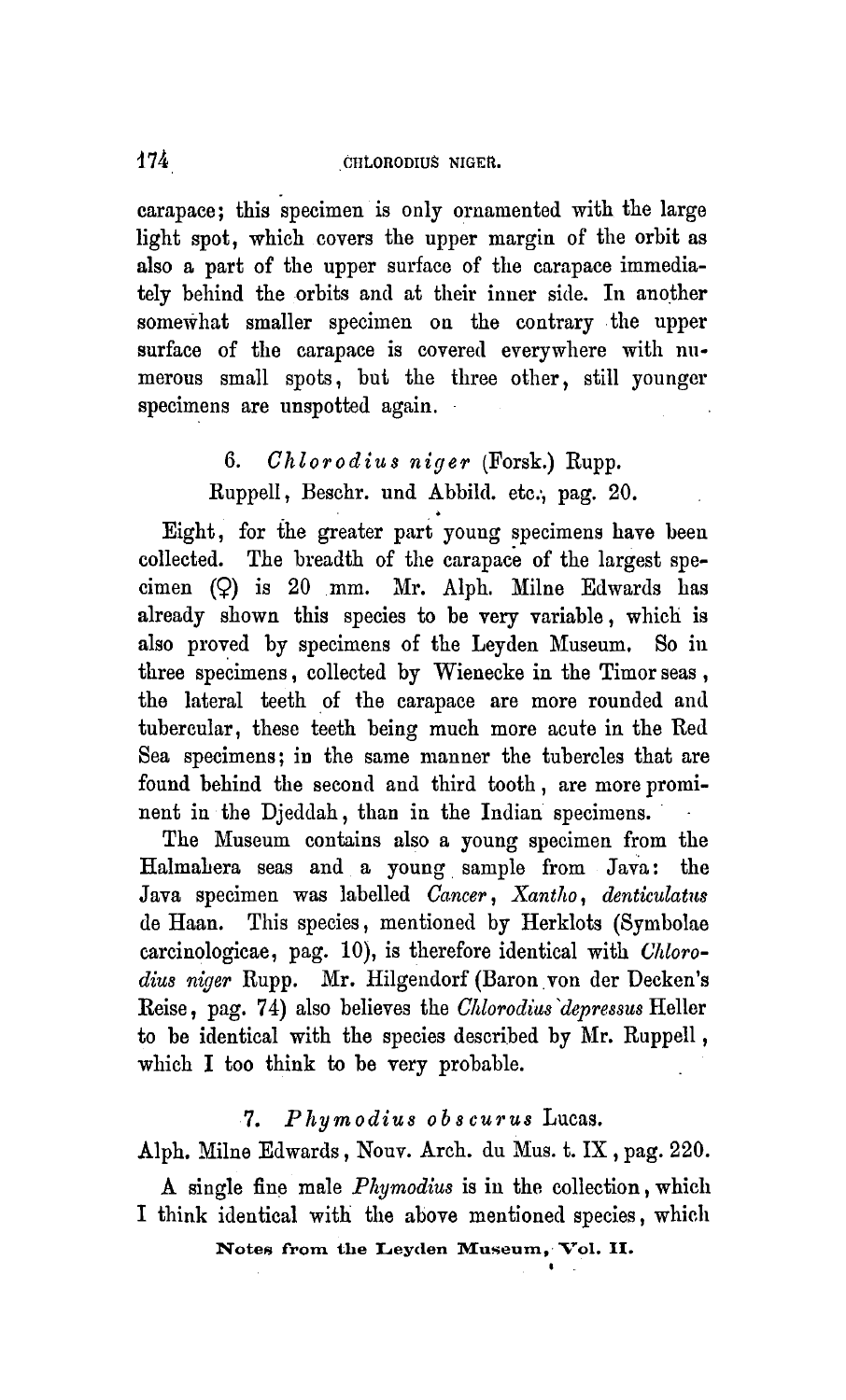as stated by Mr. Milne Edwards, occurs in the Red Sea. This species may be also identical with  $Xantho$  dehaanii Krauss  $=$ Chlorodius dehaanii Heller (Sitzungsber. Wiener Akad. Bd. 43, pag. 337).

The carapace is  $16'$ , mm. broad and 11 mm. long. The whole surface of the carapace is divided into numerous . regions, separated by tolerably deep grooves from one another, the surfaces of which being covered with many bright granules, which are equally large on the epigastrical lobes, as on the protogastrical lobes divided by <sup>a</sup> longitudinal groove into two parts, and on the hepatical regions, so that they may be observed with the naked eye, but they are much more minute on the mesogastrical and branchial regions. — The front has four lobes, the two median ones are broad and granular, though rounded, separated by <sup>a</sup> deep incision from one another and by <sup>a</sup> larger emargination from the two outer dentiform small lobes. Besides the external orbital angle, there are four lateral teeth on the lateral margins of the carapace, which are also granular and of which the two posterior are a little more acute than the two anterior ones. Of the anterior legs the left one is <sup>a</sup> little larger; the arms project but little beyond the lateral margins of the carapace, their upper margin is armed with some more or less acute tubercles. Also the upper surface of the wrist, and the upper and outer surface of the hands are covered with dark, more or less acute tubercles, those of the outer surface of the hands are placed in longitudinal rows, but the under and inner surfaces of the hands are smooth. The fingers are black, there are a few granules on the upper surface of the mobile finger near the articulation and the fingers are provided with many longitudinal grooves; the spoonlike excavated ends have <sup>a</sup> white margin. The ambulatory legs are covered with pinnate long hairs, the upper margin of the meropodites is armed with <sup>a</sup> row of sharp spines and the outer surface is granular. The abdomen has five segments.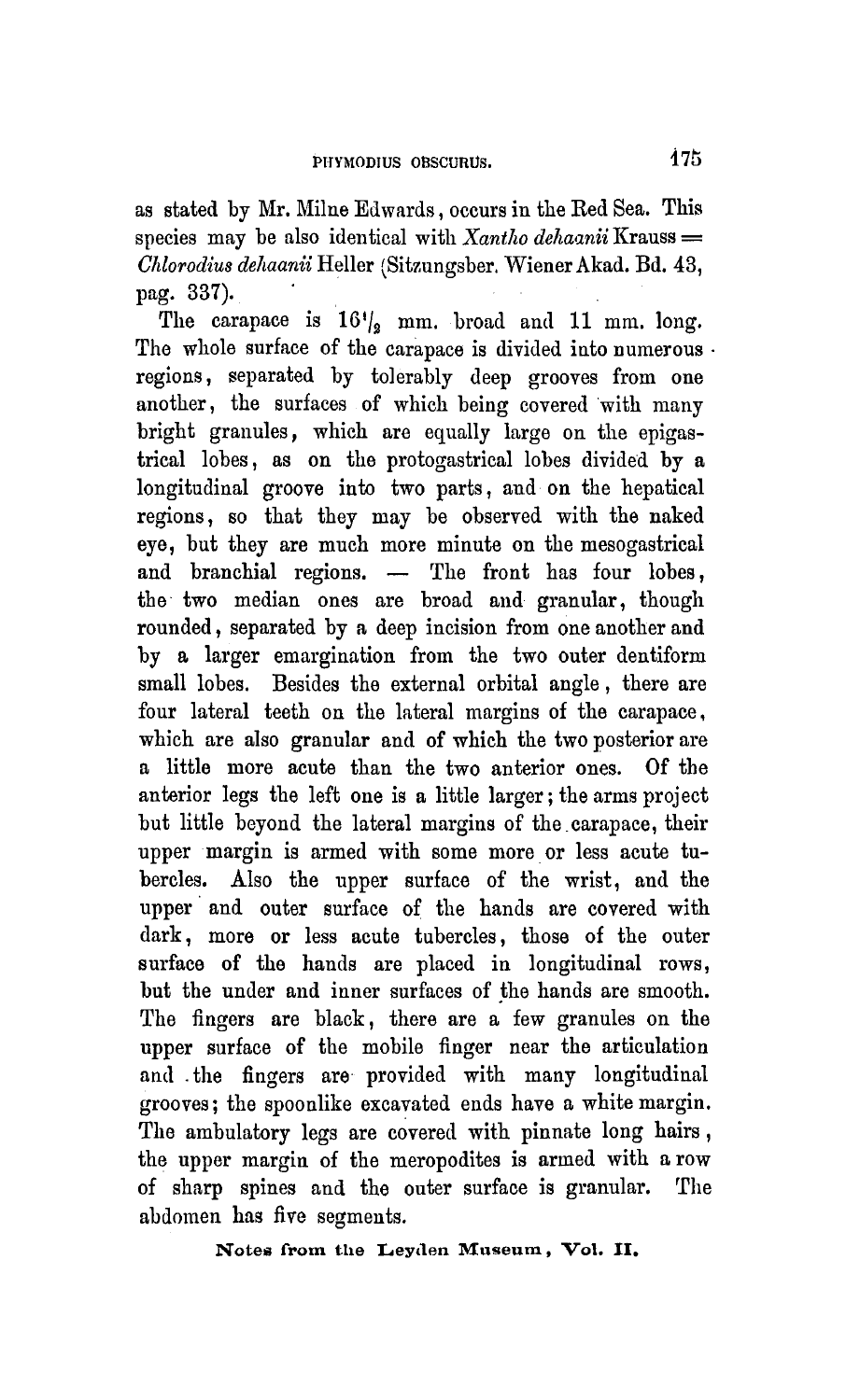# 8. Trapezia rufopunctata (Rupp.) Heller (nec Herbst). Heller, 1. c. pag. 350.

Four fine specimens of this species  $(2 \, \sigma^2 \, \text{and} \, 2 \, \Omega)$  were collected in the sea of Djeddah. This species may at first sight be distinguished by its colour, the distinctly developed frontal teeth, which are very similar to those of Trap. cymodoce Herbst, and by the distinct acute tooth on the lateral margin of the carapace. I have found in the Museum a fine *Trapezia*, presented by Mr. Milne Edwards and collected in the Nukahiwa seas; this specimen is labelled as *Trap. rufopunctata* Herbst and I believe it to be this species. But I think  $Trap.$  rufopunctata Herbst to be another than Trap. rufopunctata (Rupp.) Heller; to the latter <sup>a</sup> new name should be given. In the species, described by Herbst (Krabbe und Krebse, tab. 47) the four teeth of the front are all very acute, acuminate and separated by deep incisions, the external teeth are <sup>a</sup> little higher than the median teeth, directed outward with their points and with an almost vertical external lateral margin; the internal angles of the orbits are however also rounded and are less prominent than the frontal teeth. - Mr. Hilgendorf is wrong in believing these two species to be identical.  $-$  Trap. rufopunctata Rupp. (Heller) differs from Trap. cymodoce Herbst moreover by its hands being quite smooth and the upper margin of these hands not being hairy on its outer surface.

Breadth of carapace of an adult female specimen of Trap. rufopunctata (Rupp.) Heller, provided with eggs, <sup>17</sup> mm., whereas the Nukahiwa specimen of the true rufopunctata of Herbst has <sup>a</sup> carapace of <sup>25</sup> mm. broad.

> 9. Trapezia guttata Rupp. Heller, 1. c. pag. 351.

Two fine female specimens of this sharply characterized species were collected, which agree in all points with the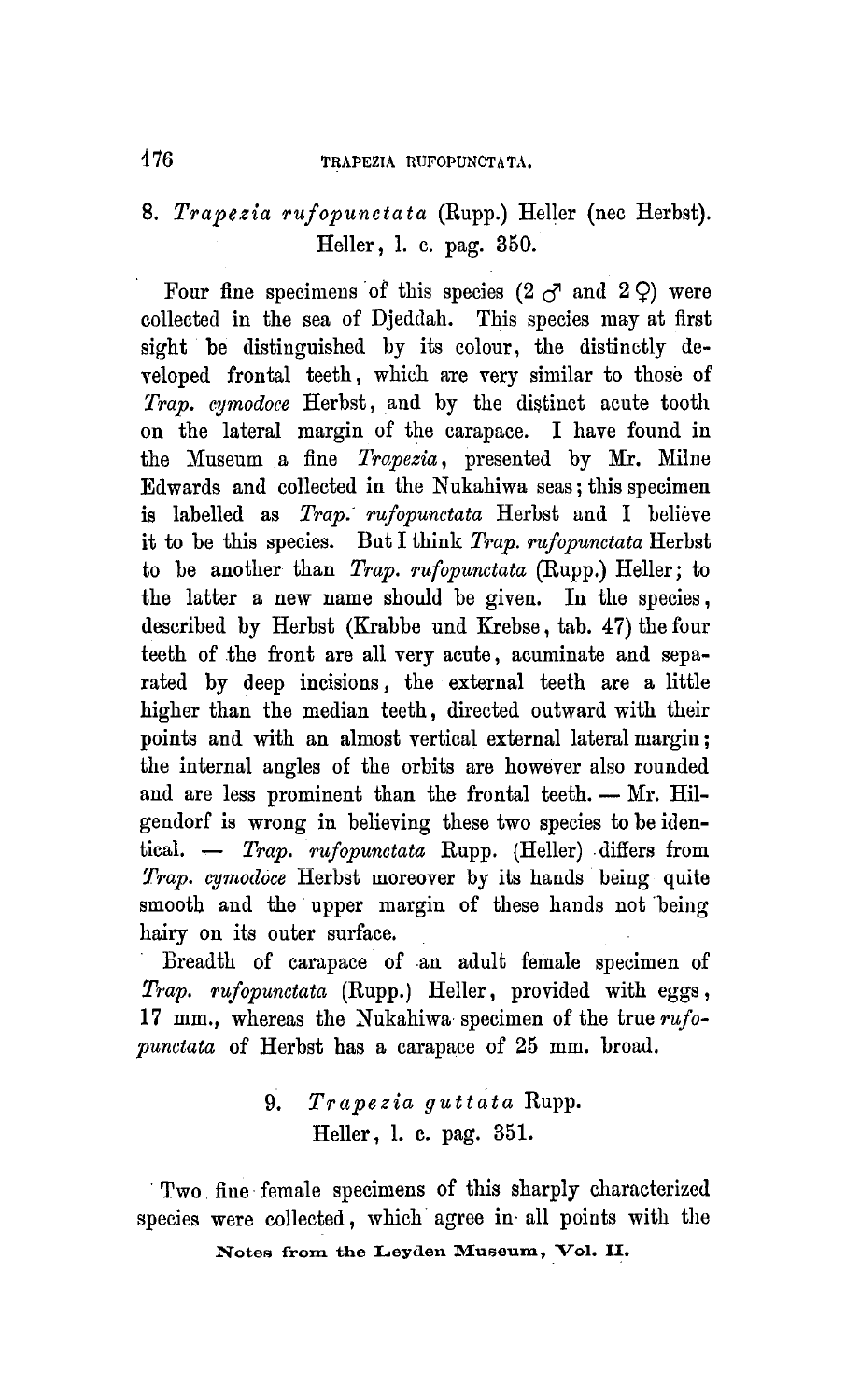description given by Mr. Heller; the breadth of the carapace is  $9^{1}/_{3}$  mm.

## 10. Trapezia digitalis Latr. Heller, 1. c. pag. 352.

Six very beautiful specimens  $(3 \circ^7$  and  $3 \circ)$  are in the collection.

They agree entirely with the quoted description, but I will remark that the lateral margins of the carapace, though not being armed with <sup>a</sup> lateral tooth, are however provided with a very small scarcely visible incision, which is to be seen only by <sup>a</sup> magnifying glass, even in the adult specimens. — Our specimens are of a very dark blackbrown colour, but the lower part of the outer and inner surface of the hands, as also the fingers are of <sup>a</sup> light yellowish gray colour and the lower surface of the ambulatory legs are marked purplish red.

> 11. Trapezia cymodoce Herbst. Synon.: Trap. coerulea (Rupp.) Heller.

Heller, 1. c. pag. 348. — Miers, in: Annals and Mag. of Nat. Hist, for Nov. 1878, pag. 409.

There are sixteen fine specimens of this species  $(8\sigma^2)$ and  $8Q$ ) in the collection, which agree entirely with the description, given by Mr. Heller. As has been shown. already by Mr. Miers in his note on some Crustacea from the Gulf of Akaba (1. c.), this species may be characterized by the distinct lateral tooth of the carapace, the distinctly developed frontal teeth, the blunt tubercle on the inner angle of the carpopodite of the anterior legs and the upper part of the outer surface of the hands being covered with hairs, which characteristics are not found in the other species. — The anterior margin of the arms is armed

Notes from the Leyden Museum, Vol. II.

 $\tilde{\mathcal{A}}$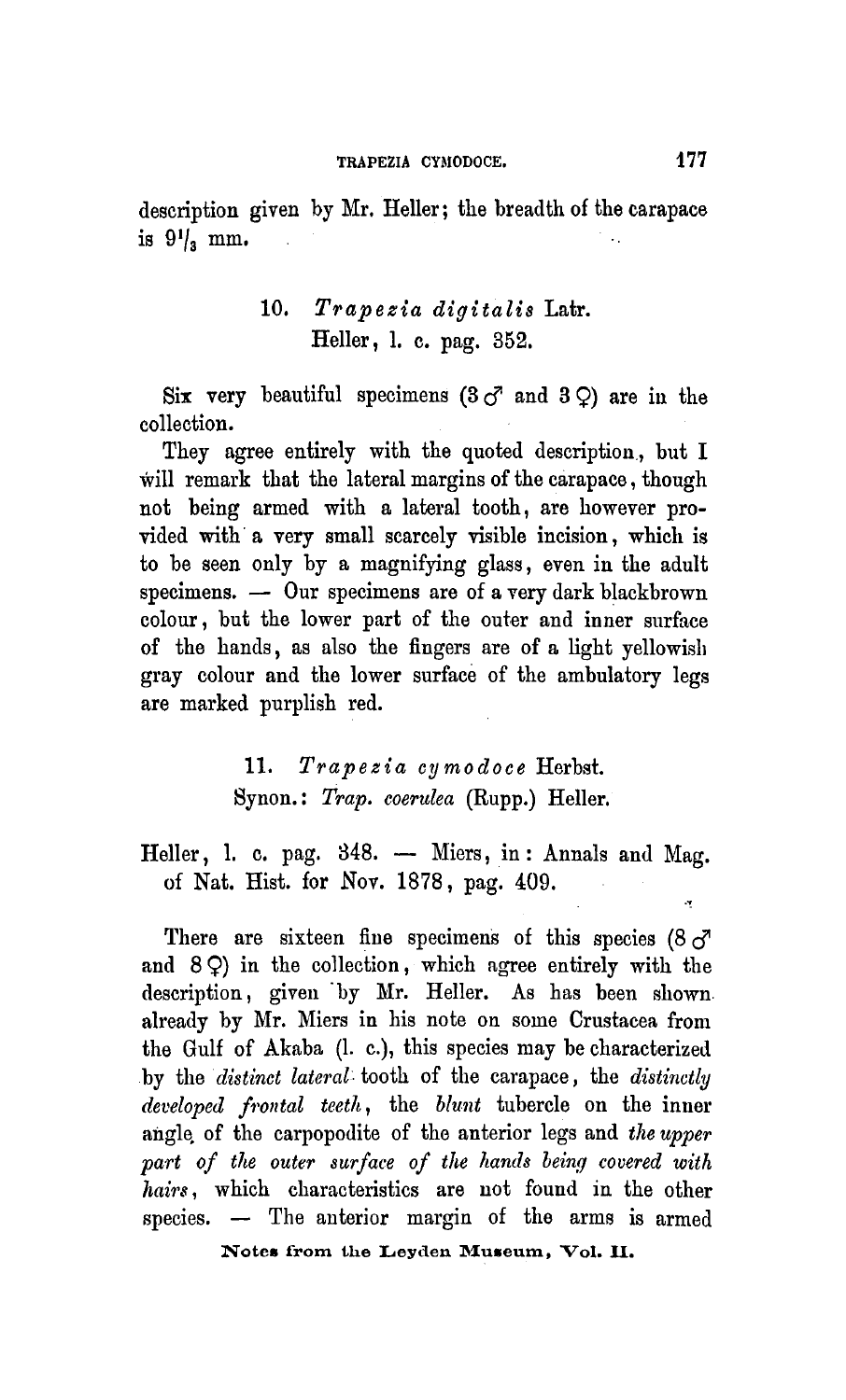with 5—6 sharp serrate teeth; the arms project very much beyond the lateral margins of the carapace.  $\sim 15$ 

The Leyden Museum contains specimens of this species from the Red Sea, as also from the Indian seas (Amboina, Manipa, Xulla-Bessy), which entirely agree with each other. We have also received two specimens from New-Caledonia, presented by Alpli. Milne Edwards under the name of Trap. dentata M'Leay (Nouv. Archiv. du Musée t. IX, pag. 261), which also agree completely with our species, so that Trap. dentata A. M. Edw. is identical with  $\overline{T}ran.$  cymodoce Herbst. But  $\overline{T}rap.$  cymodoce A. M. Edw. is identical with Trap. ferruginea Latr, Our species is positively the true cymodoce Ilerbst and the latter is identical with Trap. coerulea Rupp., 1°. because the teeth of the front project more or less in the several individuals, because the number of the teeth on the anterior margin of the arms varies from 5—7 and because the colour, at least of specimens preserved in spirits, is of no use in characterizing the species, some of our specimens having a bluish gray coloured carapace, others a reddish brown, others again <sup>a</sup> yellowish brown coloured. But always the tooth on the lateral margin of the carapace is sharp and acute, the upper part of the outer surface of the hands is hairy and the inner angle of the carpopodite has <sup>a</sup> blunt tubercle. It may also be remarked, that the description given by Gerstaecker of the species of Herbst is taken from the single original specimen, the frontal teeth of which are somewhat less prominent than in the typical specimens.

12. Trapezia ferruginea (Latr.) Heller. Heller, 1. c. pag. 349. — Miers, 1. c. pag. 407.

Fifteen very fine specimens (12  $\Omega$ , 3  $\sigma$ ) were collected in the Djeddah sea. This species has quite the facies of Trap. cymodoce Herbst, but may be recognized by the following characteristics. The lateral margins of the carapace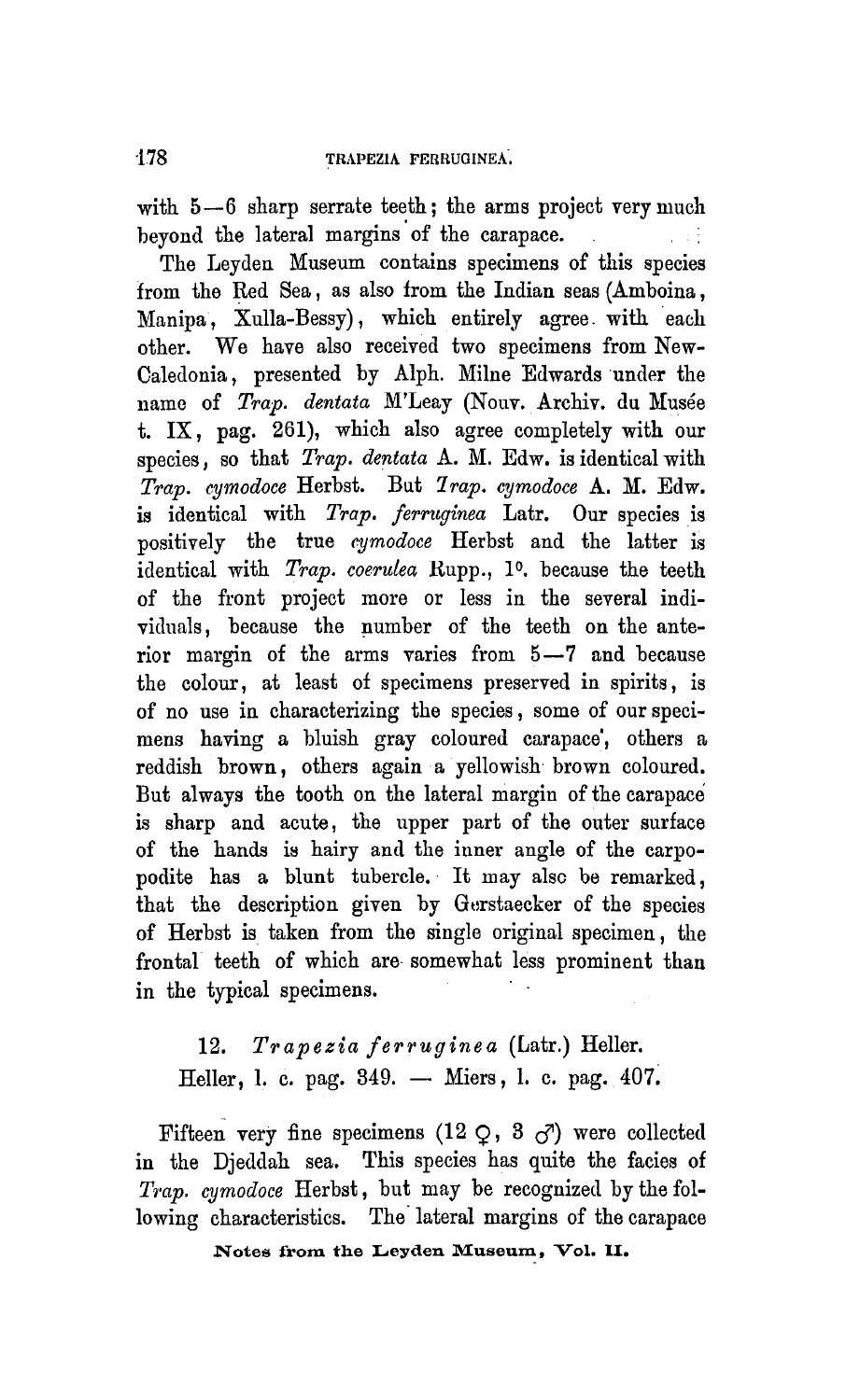are provided only with <sup>a</sup> very rudimentary blunt prominence, placed comparatively more forward than the acnte lateral tooth of cymodoce and further the upper margin of the hands is more rounded, less cristate and their outer surface is quite smooth, not hairy as in the species described by Heller. For the rest the two species present <sup>a</sup> very great resemblance. The frontal teeth are more or less shaped as in cymodoce , but the median teeth are mostly <sup>a</sup> little broader and the external ones have an oblique outer lateral margin; the internal angles of the orbits are however less prominent than the front, are directed obliquely outwards and rounded. The upper part of the inner and outer surface of the hands, as also the upper surface of the wrist and of the arms are somewhat minutely punctate, but for the rest quite smooth; in some specimens the hands are of the same size, in others they are unequal, as in the adult male, the left hand of which is the larger. The arms project very much beyond the lateral margins of the carapace, and their anterior margins are armed with four or six small teeth, quite as in Trap. cymodoce; the inner angle of the carpopodite is blunt and the two or three last joints of the ambulatory legs are provided with some hairs. Our specimens preserved in spirits, are very diversely coloured; in some the carapace is of <sup>a</sup> bluish gray colour, in others of <sup>a</sup> reddish brown or reddish gray or sometimes of <sup>a</sup> ferrugineous colour.

The breadth of the carapace of an adult male is  $13' /_{2}$  mm., of the largest female specimen <sup>18</sup> mm.

The Museum received also <sup>a</sup> young female specimen, from New-Caledonia, presented by Mr. Alph. Milne Edwards under the name of *Trap. cymodoce* Herbst; it agrees however quite with our specimens, so that Trap. cymodoce A. Milne Edwards (Nouv. Arch, du Mus. t. IX, pag. 260) is identical with *Trap. ferruginea* Latr. The latter species has therefore as extensive <sup>a</sup> geographical distribution as Trap. cymodoce Herbst. I also presume Trap. areolata (var.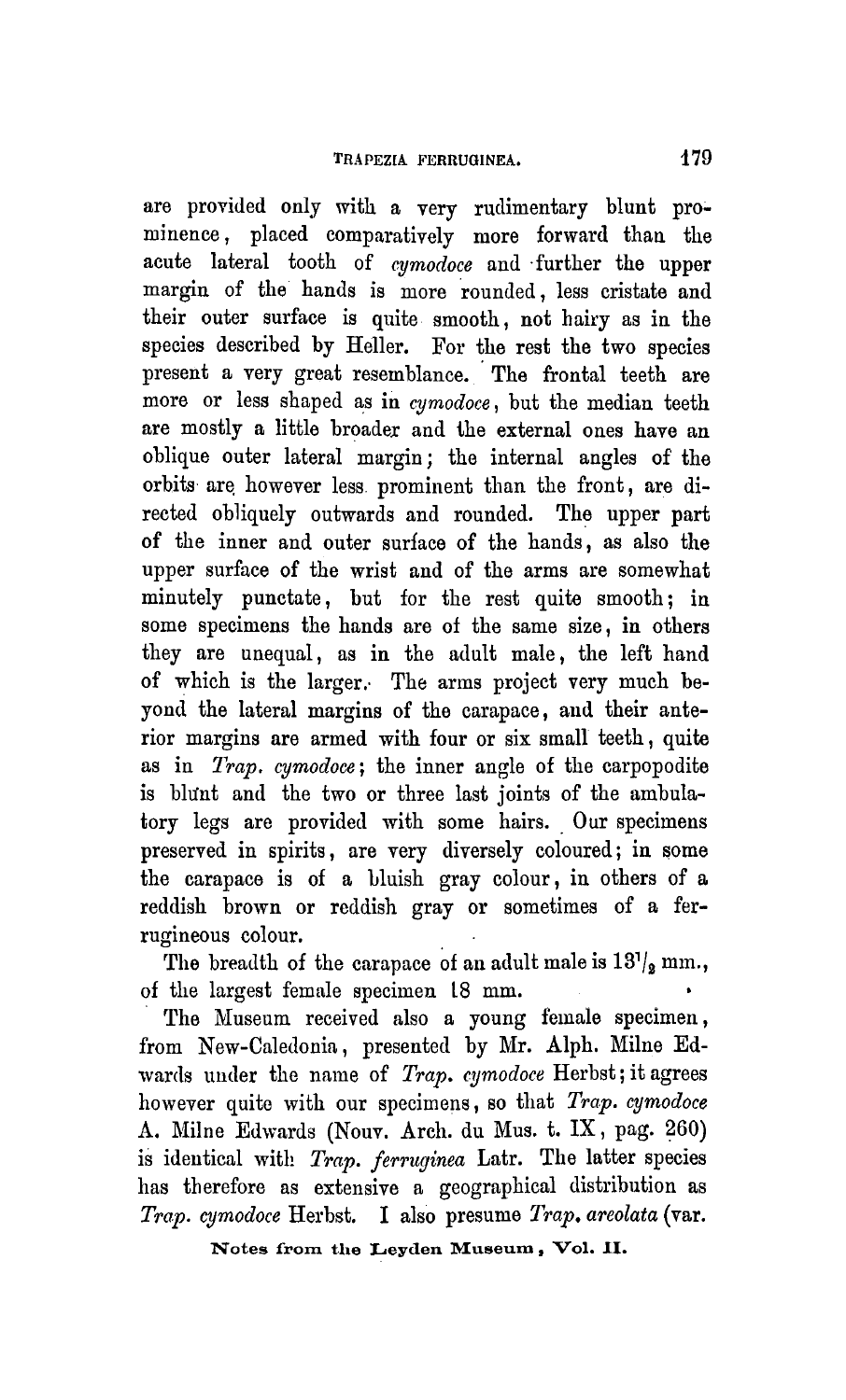#### 180 TETRALIA CAVIMANA.

inermis) A. Milne Edwards to be only a diversely coloured, perhaps local variety of Trap. ferruginea.

# 13. Tetralia cavimana Heller. Heller, 1. c. pag. 353.

A fine female specimen of this species was found at Djeddah; it is characterized by the deep hairy groove on the outer surface of the larger hand. — The carapace is 17 m.m. broad and 14 m.m. long. — A. Milne Edwards presumes this species to be identical with Tetralia glaberrima Herbst.

# 14. Thalamita prymna Herbst. Alph. Milne Edwards, Arch, du Mus. X, pag. 360.

There are <sup>7</sup> specimens in the collection. In all these specimens the fourth tooth of the lateral margins of the carapace is rudimentary and the fifth or last tooth <sup>a</sup> little smaller than the three anterior ones. In young specimens, which have a carapace of a breadth of less than 45 m.m., there is found no crest between the elevated ridge, found on the outer surface of the hands near the inferior margin and which proceeds to the tip of the immobile finger, and the spines of the upper surface; such <sup>a</sup> crest then appears gradually, so that specimens, in which the carapace is 65 m.m broad, show already <sup>a</sup> granulated crest on the middle of the outer surface of the hands. The basal joint of the external antennae is provided with <sup>a</sup> short high crest near the antennae, which is armed with two or three sharp spines.

## 15. Thalamita savignyi A. Milne Edw.

Thalamita admete, Audouin, Egypte, Crustacés, par Savigny, Pl. IV, fig. 4. - Alph. Milne Edwards, Archiv du Mus. X. pag. 357. —

A fine specimen was found at Djeddah, <sup>a</sup> female provided with eggs, having <sup>a</sup> carapace of <sup>31</sup> m.m. broad and 19 m.m. long. — Upper surface of the cephalothorax a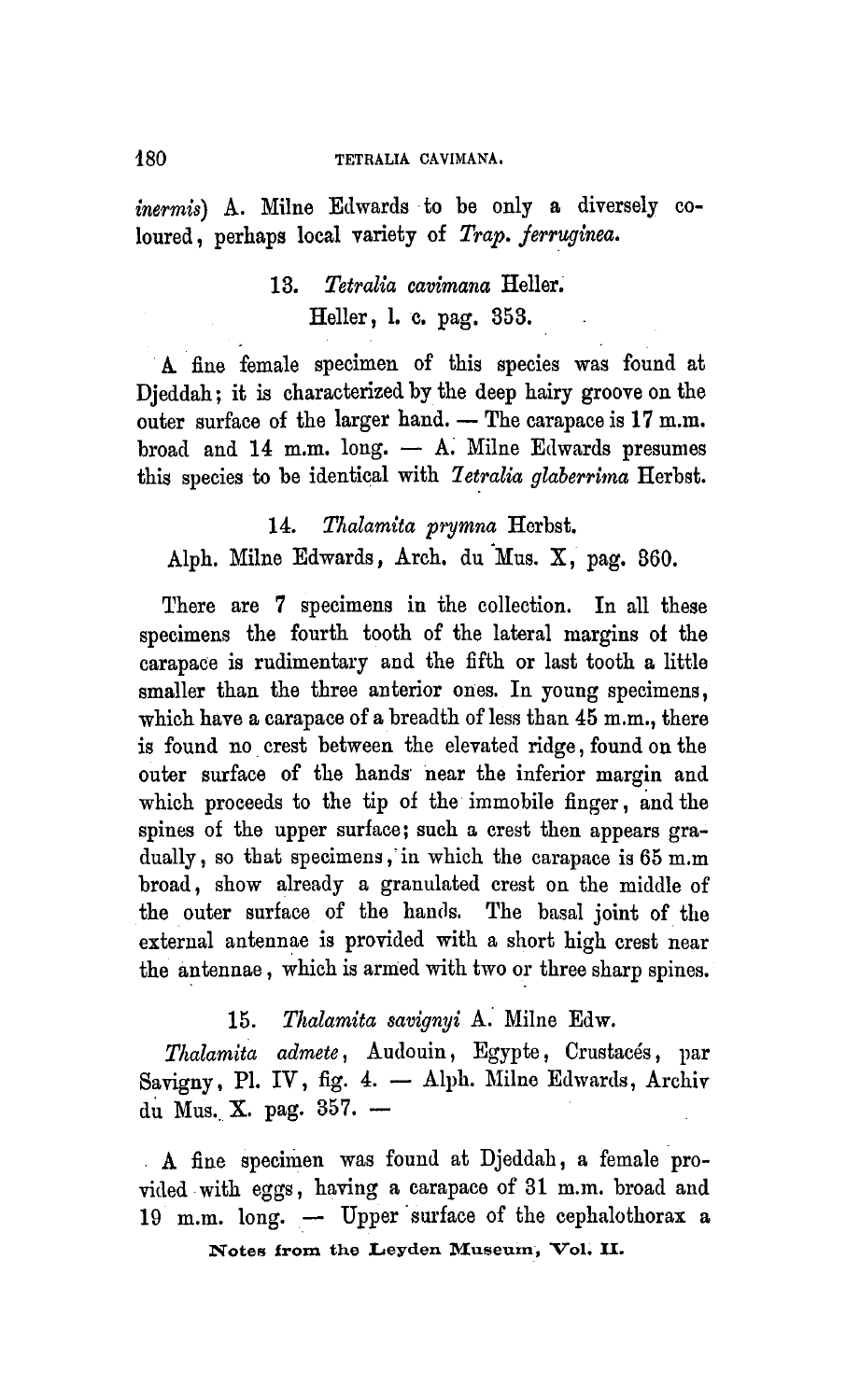little convex, the antero- and posterolateral parts being however deeper and more concave; the whole surface, hut especially the said lateral parts are hairy and the elevated, minutely granulated lines of the surface are very prominent. The median very large frontal lobes have a somewhat emarginated anterior margin and the external lobes are placed <sup>a</sup> little before the median ones, with a nearly straight margin, almost as long as the latter. The five lateral teeth of the carapace are all acute, the fourth is <sup>a</sup> little shorter than the others. The crest of the basal joint of the external antennae is provided with a row of very short, tolerably sharp small teeth.

The upper margin of the arms is granular; the wrist is armed, besides with a very sharp spine at its inner angle, with three smaller spines on its upper surface, which is also provided with some granules and elevated lines and is <sup>a</sup> little hairy. The hands are of <sup>a</sup> nearly equal size, their upper surface is armed with six sharp spines, placed in two rows and alternating with one another, and the outer surface is provided, besides with the elevated granular ridge near the lower margin which proceeds upon the immobile finger, with two equally granular crests on its outer surface; between these crests some granules may be seen and the surface is hairy. The convex inner surface of the hands is granulated and hairy near its upper margin and provided with two rows of minute granules on the middle; the fingers are ornamented with <sup>a</sup> black spot before the pale tip. — The penultimate joint of the posterior ambulatory legs is armed with many very small teeth, the meropodites are provided with <sup>a</sup> hairy groove. — Our specimen is of <sup>a</sup> purplish red colour, with little yellow spots on the margins of the carapace, which is also of <sup>a</sup> paler colour at its under surface. —

## 16. Thalamita poissoni Aud.

Audouin, Egypte, Crustacés de Savigny, Pl. IV, fig. 3.

The collection contains three fine male specimens of this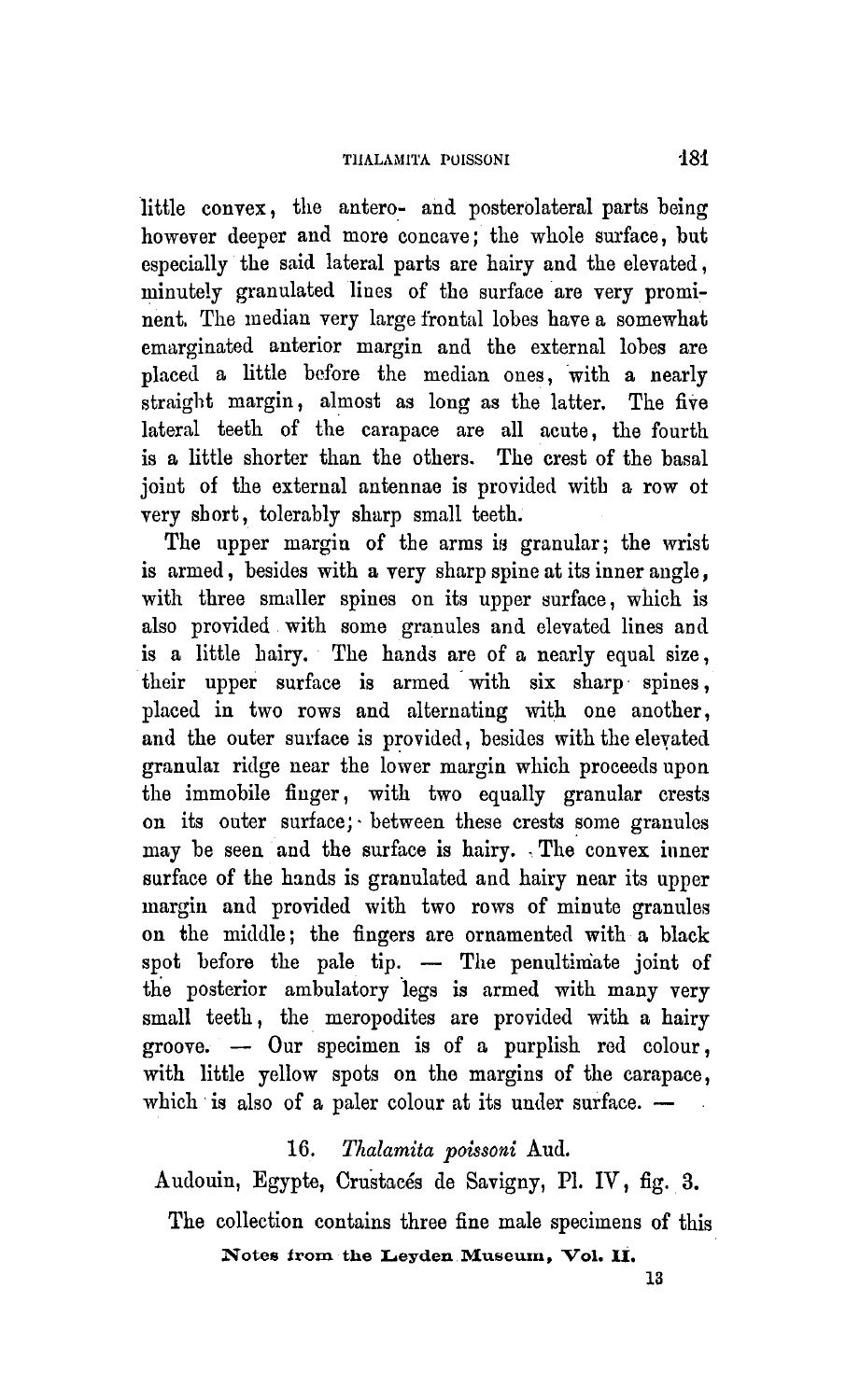very rare species, which is so little known yet, that <sup>a</sup> new description may be allowed. As regards the general physiognomy and more especially the shape and the form of the carapace, our species wholly agrees with the Japanese specimens of Thalamita arcuata de Haan, which is identical with *Thalamita sima* M. Edw. after Mr. Alph. Milne Edwards. The upper surface is very convex, smooth, somewhat hairy anteriorly and at the lateral parts, minutely punctate, but deflexed towards the front and the lateral parts of the carapace; the median frontal lobes are still somewhat more prominent, being separated from one another by <sup>a</sup> scarcely visible median incision, the outer lobes are much smaller but straight and directed <sup>a</sup> little obliquely forward. The anterolateral margins are less arched, directed more straightly backward, though not so much as those of Thal. admete Herbst. The first lateral tooth or external orbital angle, is blunt, as in Thal. arcuata; the second and third teeth are sharp and quite similar, the fourth tooth is always the smallest of all, in one specimen it is rudimentary, in another it is even absent on one side; the posterior tooth is sharp, directed forward and a little larger than the second or third. The elevated transverse ridges of the upper surface of the carapace are distinctly developed. The basal joint of the external antennae is provided with <sup>a</sup> smooth, very depressed crest; in Thal. arcuata that crest is higher, though also untoothed. The anterior legs are somewhat unequal, either the right or the left leg being the larger. The small hand resembles tolerably that of Thal. arcuata, but the large hand is higher and of <sup>a</sup> less slender shape; the arms are quite  $smooth$ , besides the somewhat granular upper margin, the anterior margin is armed with three more or less sharp teeth; the carpopodite is armed with an acute tooth at its inner angle, but its upper surface is only provided with some smooth elevated lines terminating in blunt prominences. The upper surface of the hands is provided with four spines, which are very sharp in the young specimen, but blunt in the two adult ones,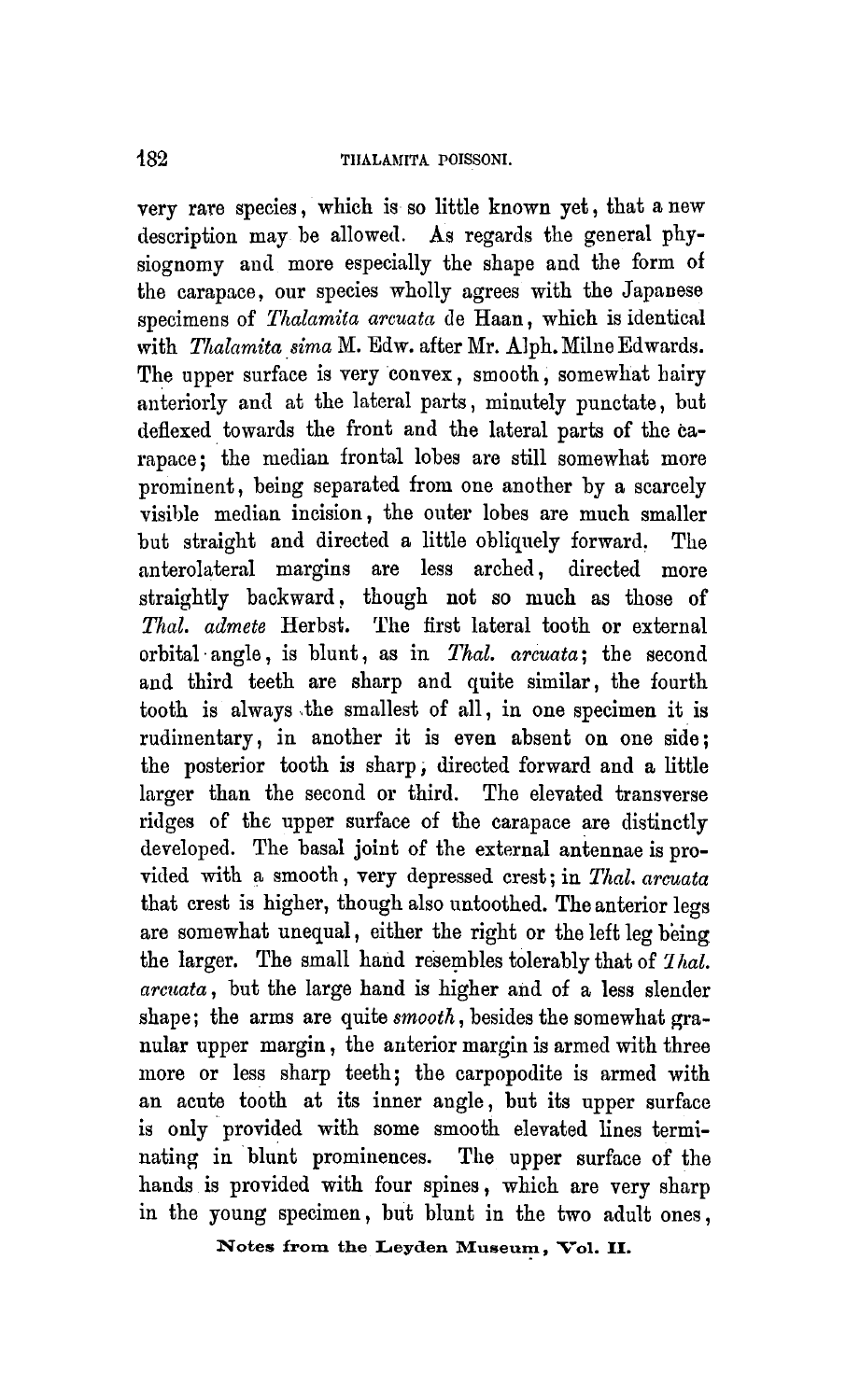two on the inner margin and two an the outer margin, one heing placed near the articulation of the hand and the other, between the two spines of the inner margin; the upper surface of the hands is somewhat hairy between these spines; the convex outer, lower and inner surfaces are quite *smooth*, besides a smooth, scarcely visible crest on the middle of the external surface and an equally smooth crest near the lower margin, that proceeds upon the index. The fingers are grooved and toothed on their inner margins. The male abdomen is formed by 5 joints. The meropodites of the posterior ambulatory legs are slightly grooved, with <sup>a</sup> sharp spine on the distal end of the lower margin and the lower margin of the penultimate joint is toothed.

Breadth of carapace of the largest specimen 33 mm , length 21 mm.

Though closely allied to *Thal. arcuata* de Haan  $\equiv$  sima M. Edw., our species may be distinguished at first sight by its quite smooth, never granular, very convex hands.

> 17. Neptunus pelagicus L. Heller, 1. c. pag. 355.

A great number of young specimens are in the collection, which are all ornamented with the dark red spot on the inner surface of the hand before the articulation of the mobile finger, as described by Heller.

18. Metopograpsus messor Forsk. Milne Edwards, Ann. Scienc. Nat. 1853, pag. 165.

A single specimen is in the collection. Which may be the difference between Metopogr. messor Porsk. and Grapsus ( Pachygrapsus) aethiopicus Hilgendorf (Baron v. d. Decken's Reise, pag. 88, tab. 4 fig. 2). Our specimen at least, though entirely agreeing with the figure, positively belongs to *Metopogr. messor*, observed by Forskäl and described also by Heller as found in the Red Sea (and not in fresh water).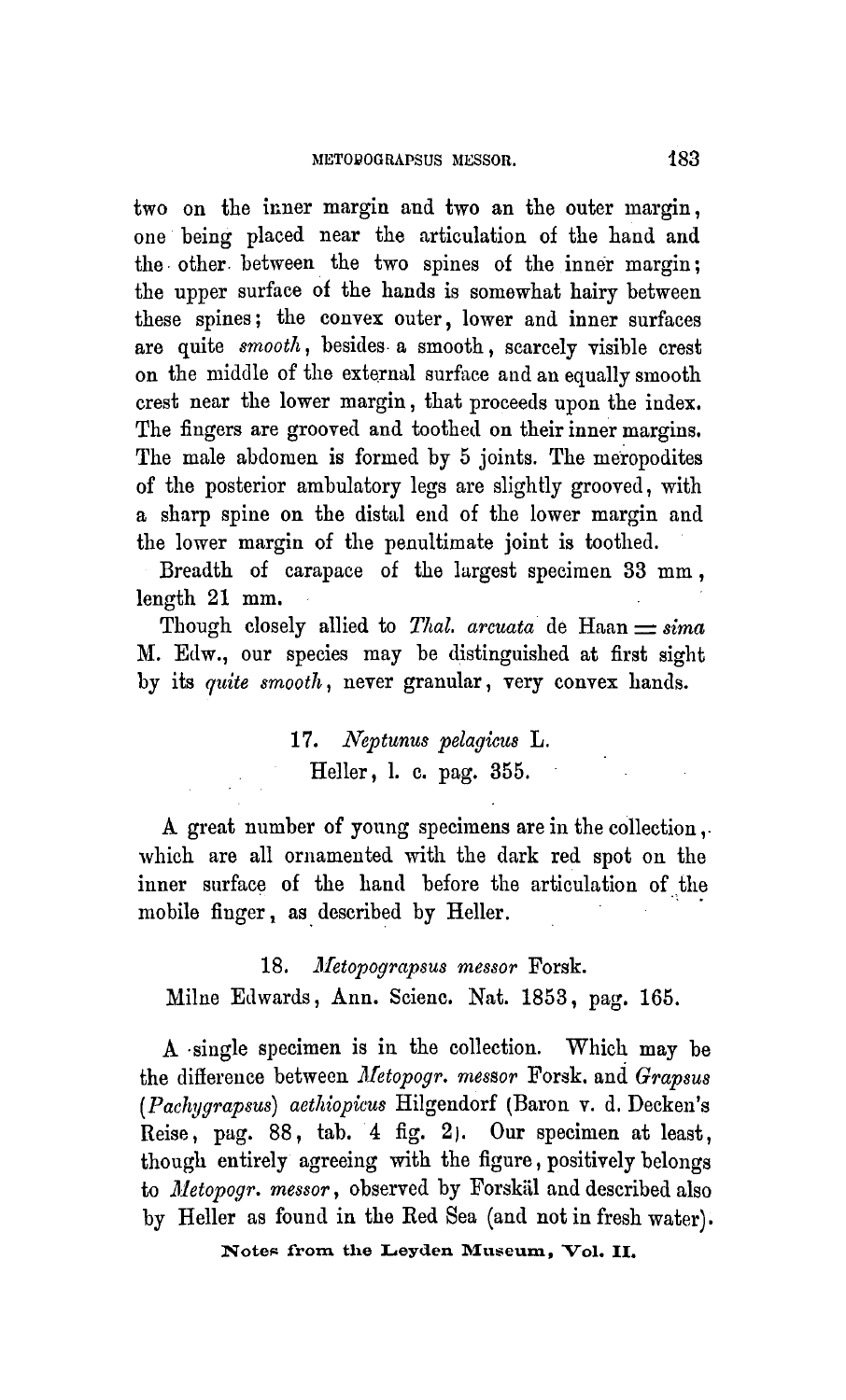#### 184 **PAGURUS VARIPES.**

19. Macrophthalmus verreauxi M. Edw. Milue Edwards, Annal. Scienc. Natur. 1852, p. 155, pi. 4 fig. 25.

Two fine female specimens were collected in the Djeddah seas. Milne Edwards mentions this species as coming from New-Holland, so that it is distributed throughout the whole Indo-Pacific region, like so many other species.

The carapace is  $19^{1}/_{2}$  mm. broad (the distance between The carapace is  $19^{1}/_{2}$  mm. broad (the distance between<br>the external orbital angles) and  $11^{1}/_{2}$  mm. long; the upper surface of the carapace is convex and smooth, except the somewhat granular branchial regions.

The three lateral teeth are sharp,. a little depressed and the first tooth is directed transversely outwards, but not foreward, (as in the quoted figure); the front is a little deflexed and has <sup>a</sup> very large, somewhat emarginate anterior margin. The legs are smooth, covered with long hairs on the margins and ornamented with variegated dark spots.

#### 20. Doto sulcatus (Forsk.) de Haan.

There are ten fine specimens in the collection.

21. Calappa tuberculata Fabr.

A single specimen was collected; the species was already mentioned by Heller as found in the Red Sea.

22. Pagurus varipes Heller.

Heller, Sitzungsber. Wiener Akad. XLIV, pag. 244, tab. I fig. 1, tab. IT fig. <sup>2</sup> & 3.

A fine specimen was collected at Djeddah. This species is closely allied to the Indian Pag. deformis M. Edw. (Hist. Nat. Crust. II, pag. 222). Besides the differences of these species mentioned by Heller, I will still add the following: in *deformis*  $M$ . Edw. the cornea has half the size as the terminal joint of the eye-peduncles, but in varipes it measures only <sup>a</sup> third of the length of that joint. The